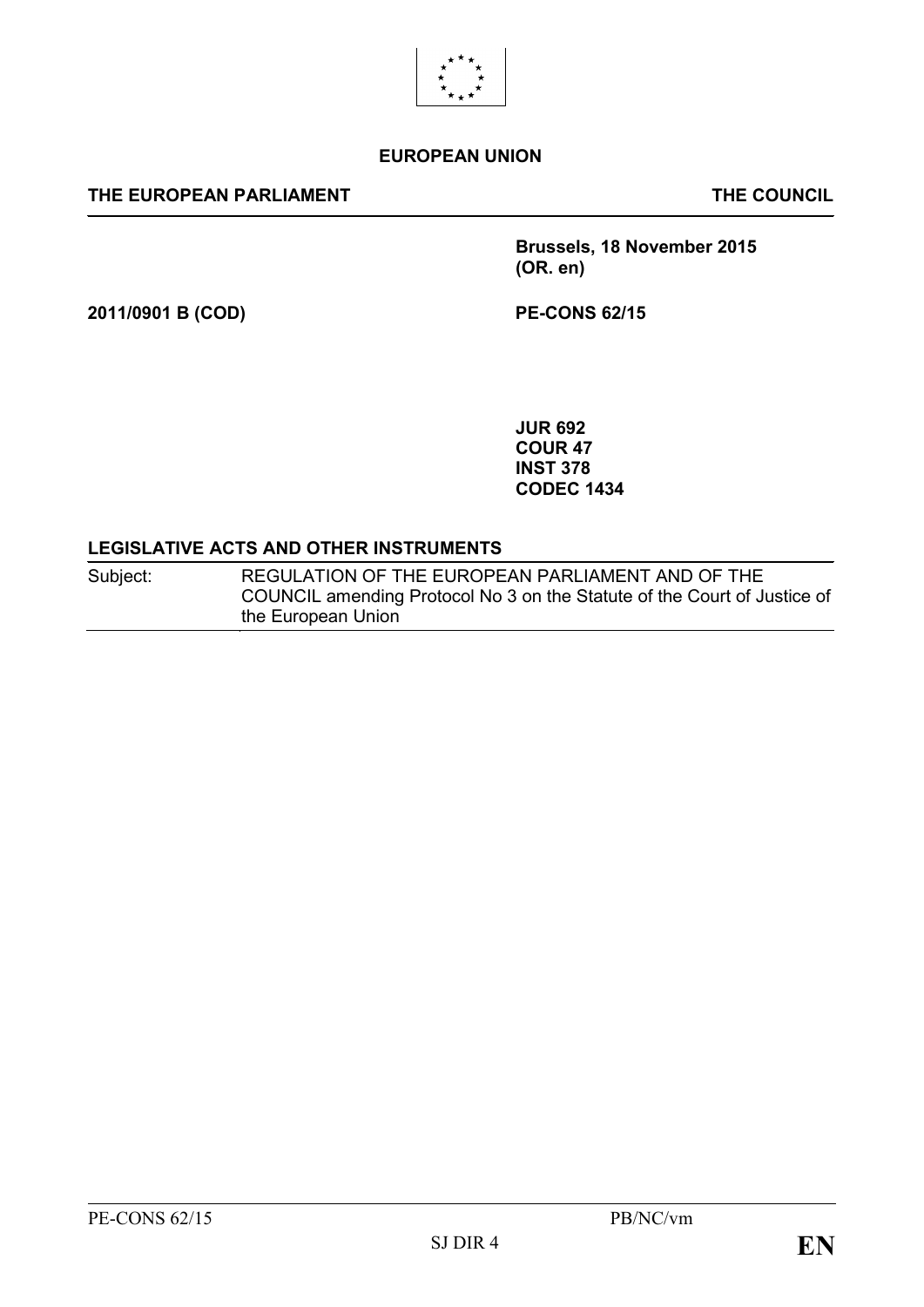# **REGULATION (EU, Euratom) 2015/… OF THE EUROPEAN PARLIAMENT AND OF THE COUNCIL**

**of …**

# **amending Protocol No 3 on the Statute of the Court of Justice of the European Union**

### THE EUROPEAN PARLIAMENT AND THE COUNCIL OF THE EUROPEAN UNION,

Having regard to the Treaty on the Functioning of the European Union, and in particular the first paragraph of Article 254 and the second paragraph of Article 281 thereof,

Having regard to the Treaty establishing the European Atomic Energy Community, and in particular Article 106a(1) thereof,

Having regard to the request of the Court of Justice,

Having regard to the opinions of the European Commission**[1](#page-1-0)** ,

After transmission of the draft legislative act to the national parliaments,

Acting in accordance with the ordinary legislative procedure**[2](#page-1-1)** ,

<span id="page-1-0"></span>**<sup>1</sup>** Opinion of 30 September 2011 (OJ C 335, 16.11.2011, p. 20) and Opinion of 12 November 2015 (not yet published in the Official Journal).

<span id="page-1-1"></span><sup>&</sup>lt;sup>2</sup> Position of the European Parliament of 15 April 2014 (not yet published in the Official Journal and position of the Council at first reading of 23 June 2015 (OJ C 239, 21.7.2015, p. 14). Position of the European Parliament of 28 October 2015 (not yet published in the Official Journal) and decision of the Council of ….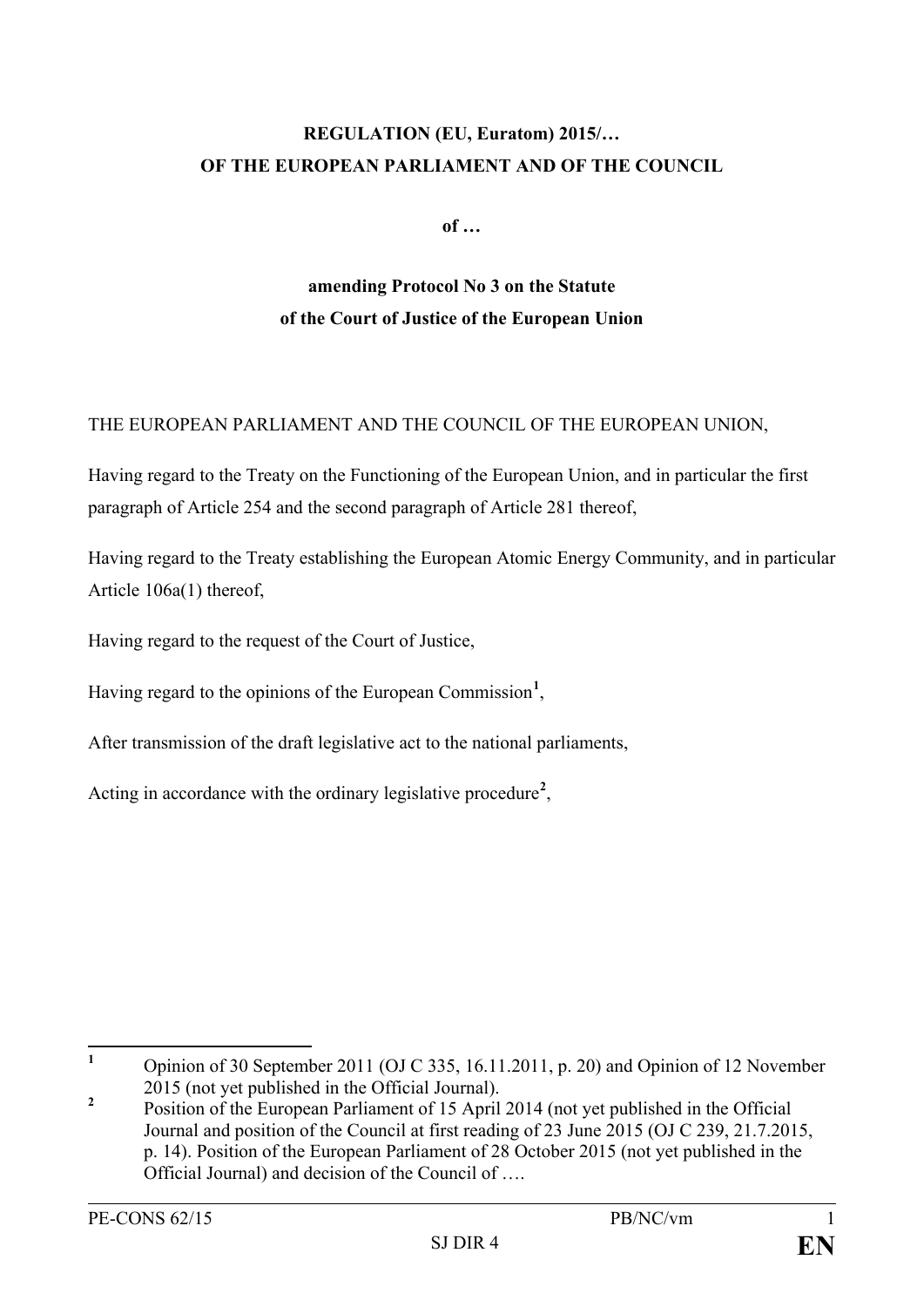#### Whereas:

- (1) As a consequence of the progressive expansion of its jurisdiction since its creation, the number of cases before the General Court is now constantly increasing.
- (2) At present, the duration of proceedings does not appear to be acceptable from the point of view of litigants, particularly in the light of the requirements set out in Article 47 of the Charter of Fundamental Rights of the European Union and in Article 6 of the European Convention for the Protection of Human Rights and Fundamental Freedoms.
- (3) The situation in which the General Court finds itself has causes relating, inter alia, to the increase in the number and variety of legal acts of the institutions, bodies, offices and agencies of the Union, as well as to the volume and complexity of the cases brought before the General Court, particularly in the areas of competition, State aid and intellectual property.
- (4) The option of setting up specialised courts as provided for in Article 257 of the Treaty on the Functioning of the European Union (TFEU) has not been taken up.
- (5) Consequently, suitable measures of an organisational, structural and procedural nature, including in particular an increase in the number of Judges, should be taken to address this situation. Making use of the possibility provided for by the Treaties of increasing the number of Judges of the General Court would allow for a reduction within a short time of both the volume of pending cases and the excessive duration of proceedings before the General Court.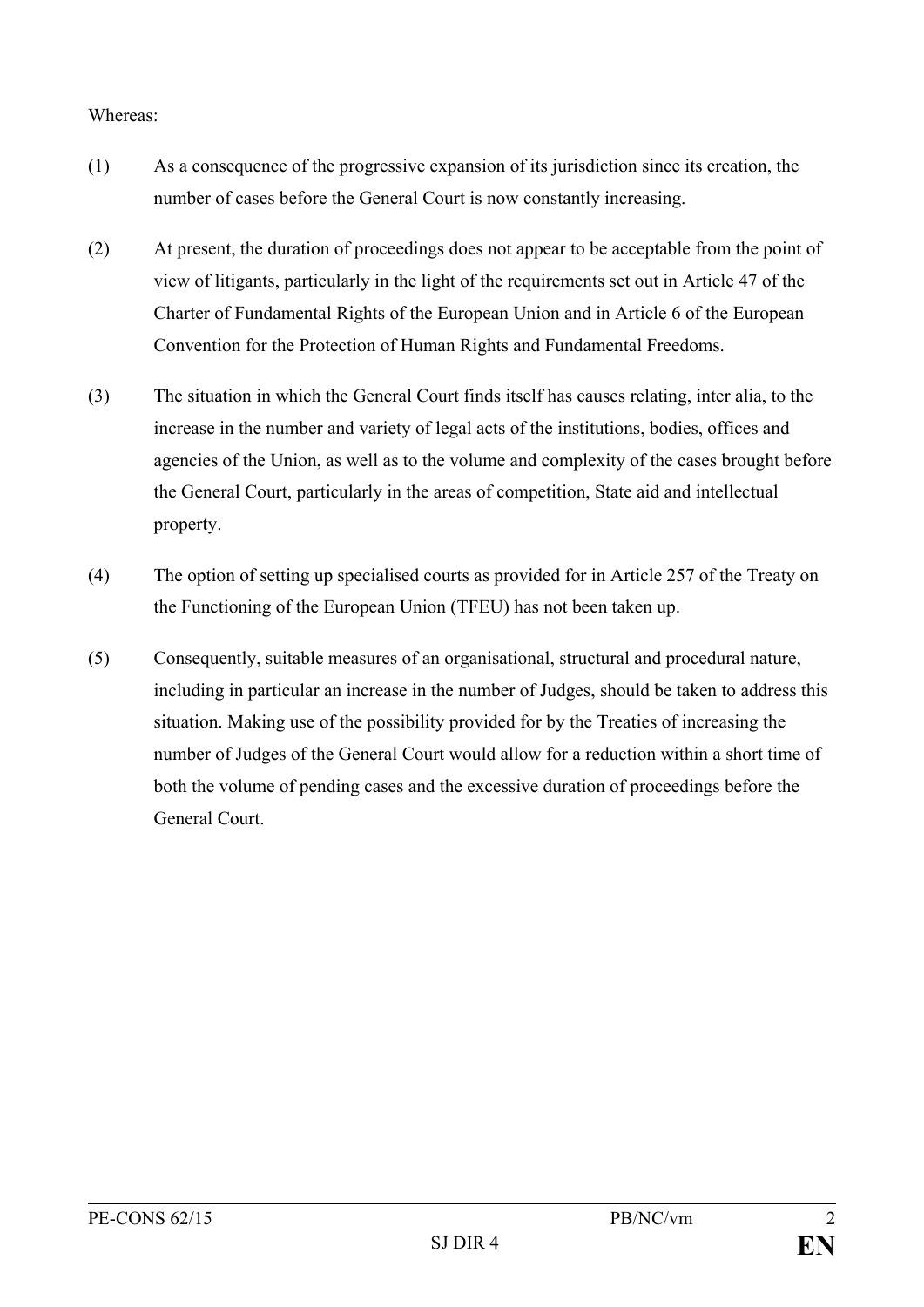- (6) Taking into account the evolution of the workload of the General Court, the number of Judges should be fixed at 56 at the end of a three-stage process, two Judges being appointed upon a proposal by each of the Member States, it being understood that at no point of time can there be more than two Judges sitting at the General Court appointed upon a proposal by the same Member State.
- (7) The panel provided for in Article 255 TFEU takes into account in particular independence, impartiality, expertise and the professional and personal suitability of the candidates.
- (8) In order to rapidly reduce the backlog of pending cases, twelve additional Judges should take office upon entry into force of this Regulation.
- (9) In September 2016, first instance jurisdiction in European Union civil service cases and the seven posts of the Judges sitting at the European Union Civil Service Tribunal ('Civil Service Tribunal') should be transferred to the General Court, on the basis of the legislative request already announced by the Court of Justice.

That request will consider the modalities of the transfer of the seven posts of Judges of the Civil Service Tribunal, including staff and resources.

(10) In September 2019, the remaining nine Judges should take office. In order to ensure cost-effectiveness, this should not entail the recruitment of additional legal secretaries or other support staff. Internal re-organisation measures within the institution should make sure that efficient use be made of existing human resources, which should be equal for all Judges, without prejudice to the decisions taken by the General Court concerning its internal organisation.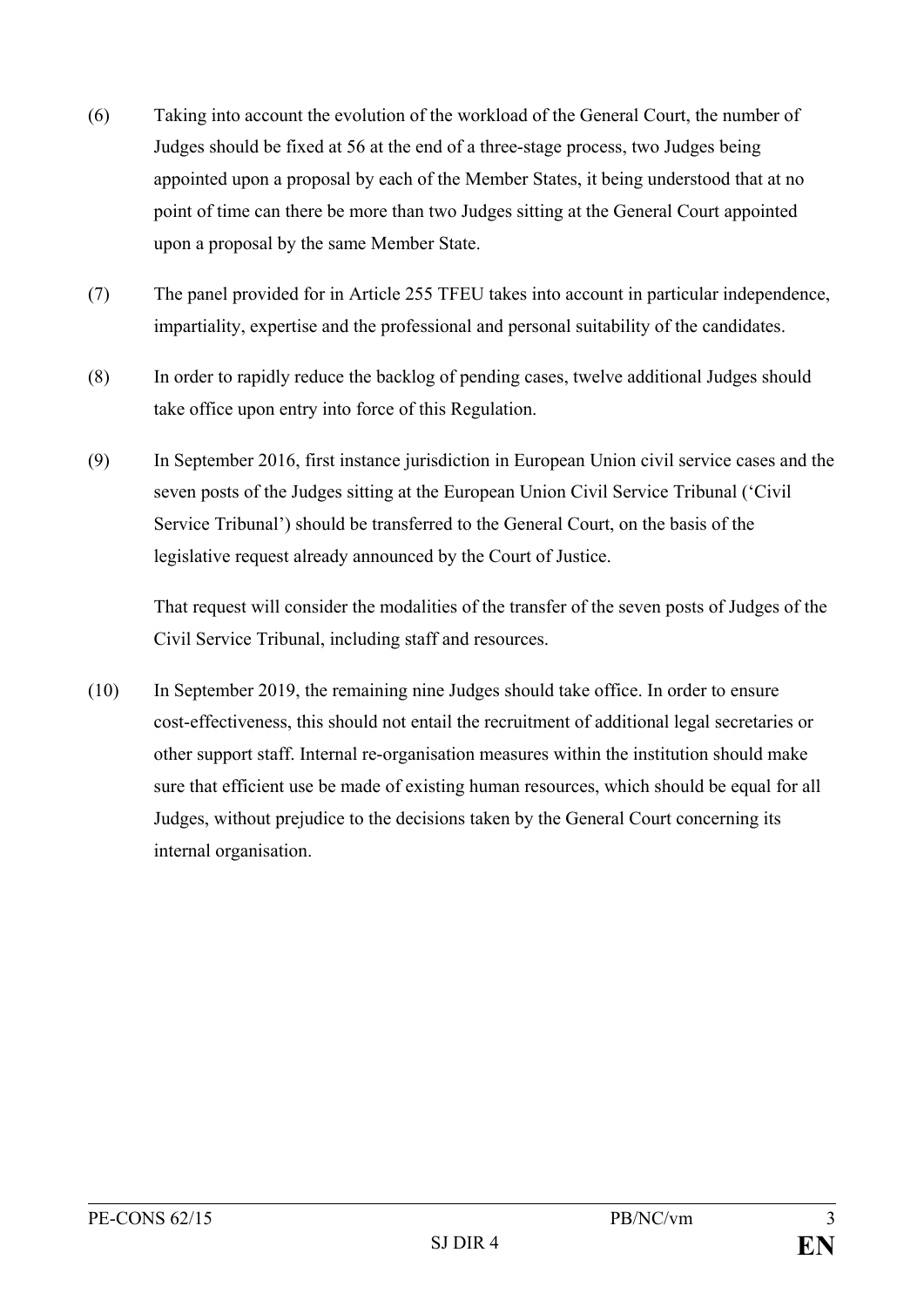- (11) It is of high importance to ensure gender balance within the General Court. In order to achieve that objective, partial replacements in that Court should be organised in such a way that the governments of Member States gradually begin to nominate two Judges for the same partial replacement with the aim therefore of choosing one woman and one man, provided that the conditions and procedures laid down by the Treaties are respected.
- (12) It is necessary to adapt accordingly the provisions of the Statute of the Court of Justice of the European Union on the partial replacement of Judges and Advocates-General that takes place every three years.
- (13) As the Court of Justice of the European Union has already announced, it will, as a follow-up to the reform of the General Court, present yearly figures on its judicial activity and, if necessary, suggest appropriate measures. At the second and third stages of the enlargement of the General Court, an assessment of the situation of the General Court will take place which, if necessary, could lead to certain adjustments, notably in terms of administrative expenditure of the Court.
- (14) Protocol No 3 on the Statute of the Court of Justice of the European Union should therefore be amended accordingly,

HAVE ADOPTED THIS REGULATION: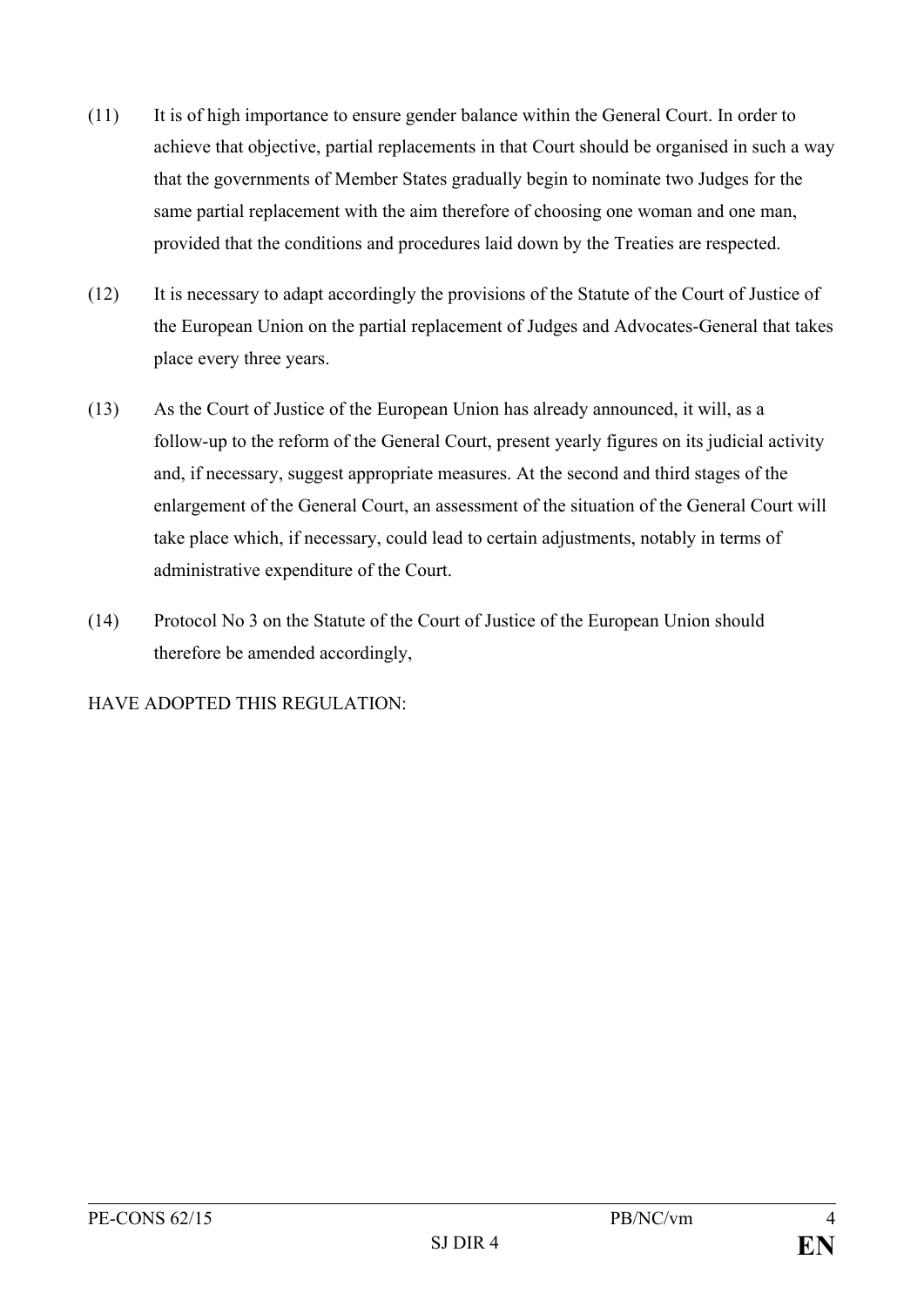Protocol No 3 on the Statute of the Court of Justice of the European Union is hereby amended as follows:

(1) Article 9 is replaced by the following:

## '*Article 9*

When, every three years, the Judges are partially replaced, one half of the number of Judges shall be replaced. If the number of Judges is an uneven number, the number of Judges who shall be replaced shall alternately be the number which is the next above one half of the number of Judges and the number which is next below one half.

The first paragraph shall also apply when the Advocates-General are partially replaced, every three years.'.

(2) Article 48 is replaced by the following:

## '*Article 48*

The General Court shall consist of:

- (a) 40 Judges as from  $\dots$ <sup>\*</sup>;
- (b) 47 Judges as from 1 September 2016;
- (c) two Judges per Member State as from 1 September 2019.'.

<span id="page-5-0"></span><sup>∗</sup> OJ: please insert the date of entry into force of this Regulation.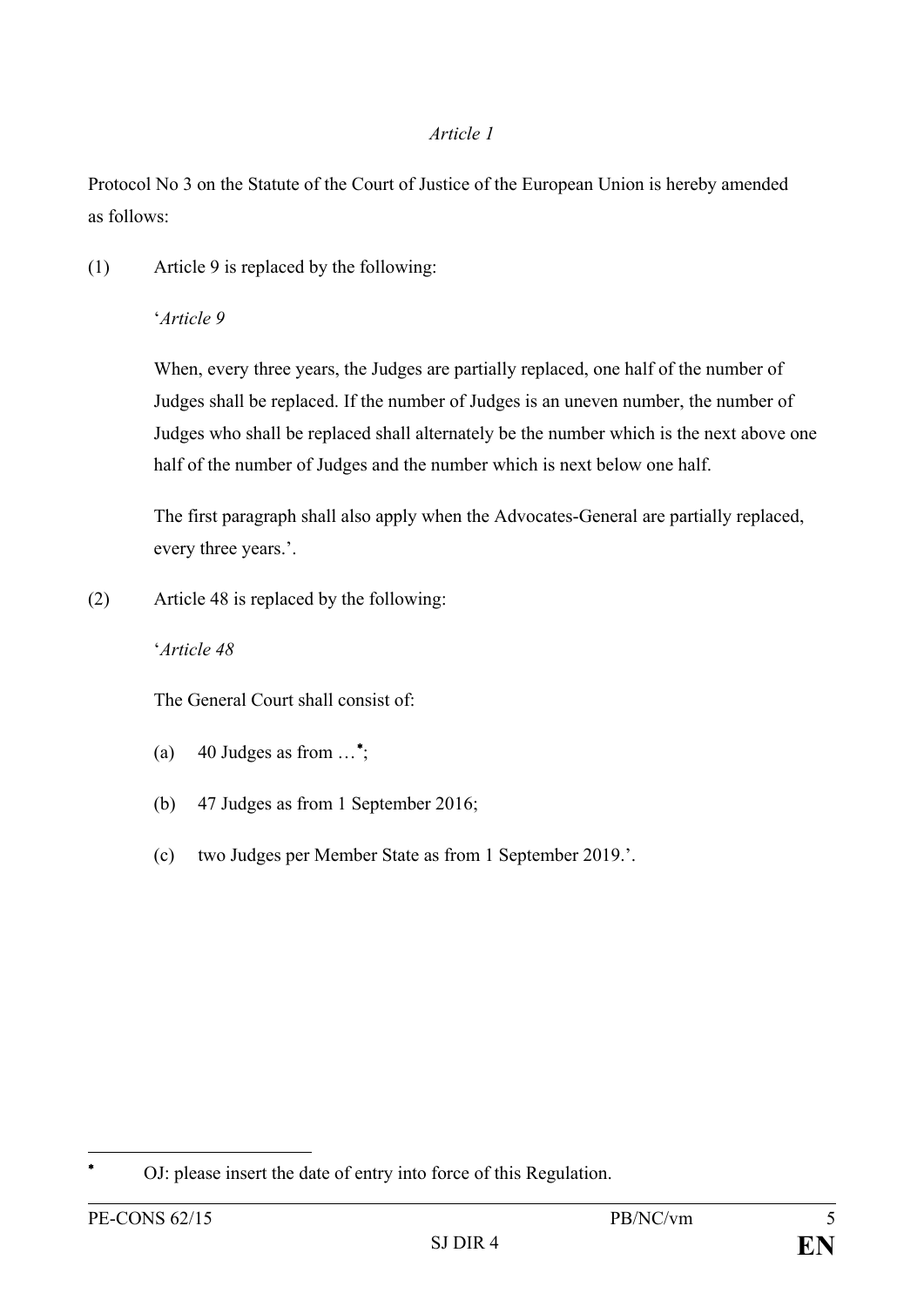The term of office of the additional Judges of the General Court to be appointed pursuant to Article 48 of Protocol No 3 on the Statute of the Court of Justice of the European Union shall be as follows:

- (a) The term of office of six of the twelve additional Judges to be appointed as from …[∗](#page-6-0) shall end on 31 August 2016. Those six Judges shall be chosen in such a way that the governments of six Member States nominate two Judges for the partial replacement of the General Court in 2016. The term of office of the other six Judges shall end on 31 August 2019;
- (b) The term of office of three of the seven additional Judges to be appointed as from 1 September 2016 shall end on 31 August 2019. Those three Judges shall be chosen in such a way that the governments of three Member States nominate two Judges for the partial replacement of the General Court in 2019. The term of office of the other four Judges shall end on 31 August 2022;
- (c) The term of office of four of the nine additional Judges to be appointed as from 1 September 2019 shall end on 31 August 2022. Those four Judges shall be chosen in such a way that the governments of four Member States nominate two Judges for the partial replacement of the General Court in 2022. The term of office of the other five Judges shall end on 31 August 2025.

<span id="page-6-0"></span>OJ: please insert the date of entry into force of this Regulation.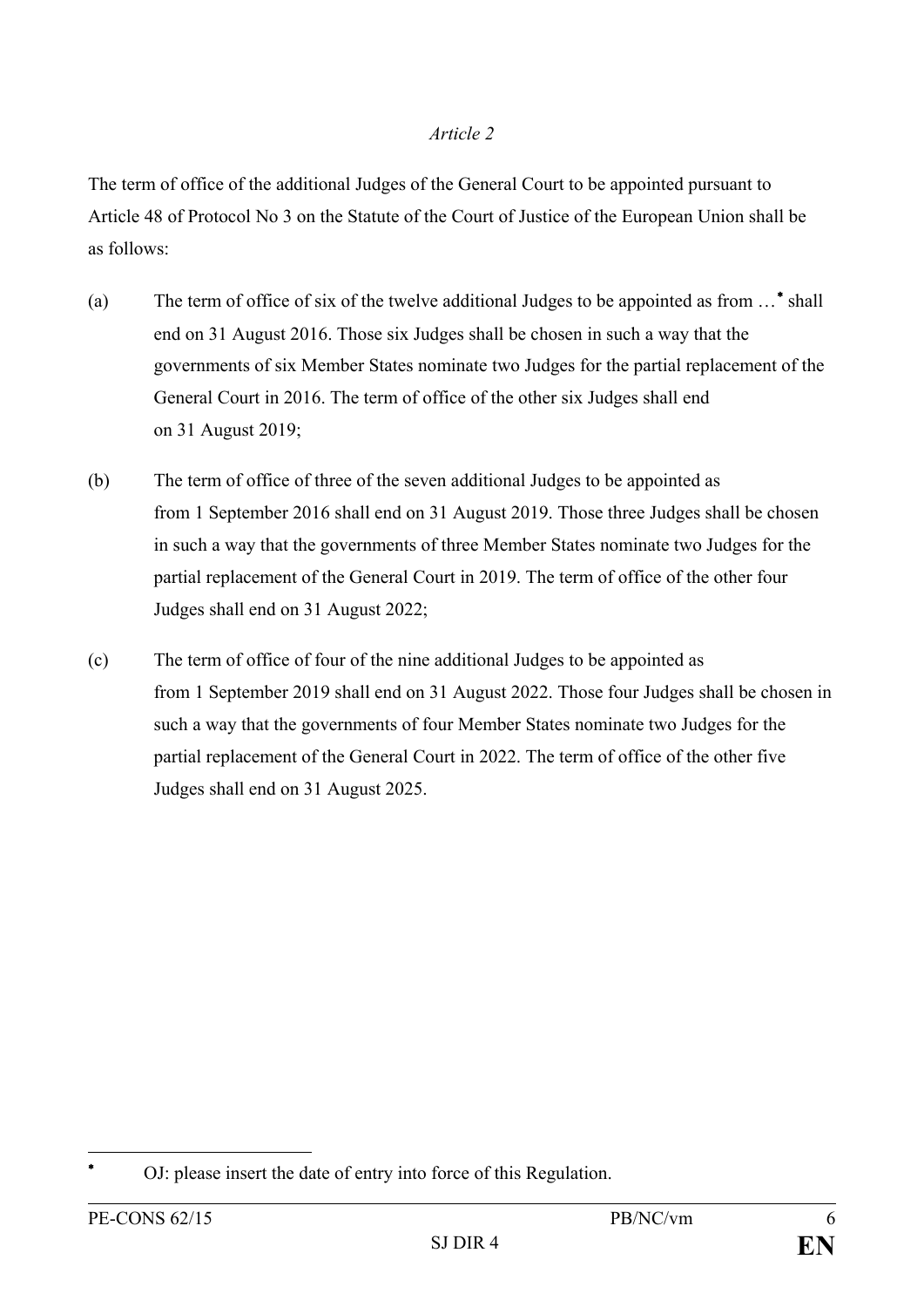1. By …[∗](#page-7-0) , the Court of Justice shall draw up a report, using an external consultant, for the European Parliament, the Council and the Commission on the functioning of the General Court.

In particular, that report shall focus on the efficiency of the General Court, the necessity and effectiveness of the increase to 56 Judges, the use and effectiveness of resources and the further establishment of specialised chambers and/or other structural changes.

Where appropriate, the Court of Justice shall make legislative requests to amend its Statute accordingly.

2. By …[∗∗](#page-7-1) , the Court of Justice shall draw up a report for the European Parliament, the Council and the Commission on possible changes to the distribution of competence for preliminary rulings under Article 267 TFEU. The report shall be accompanied, where appropriate, by legislative requests.

<span id="page-7-0"></span><sup>•</sup> OJ: please insert the date: five years after the entry into force of this Regulation. ◆ OJ: please insert the date: two years after the entry into force of this Regulation.

<span id="page-7-1"></span>